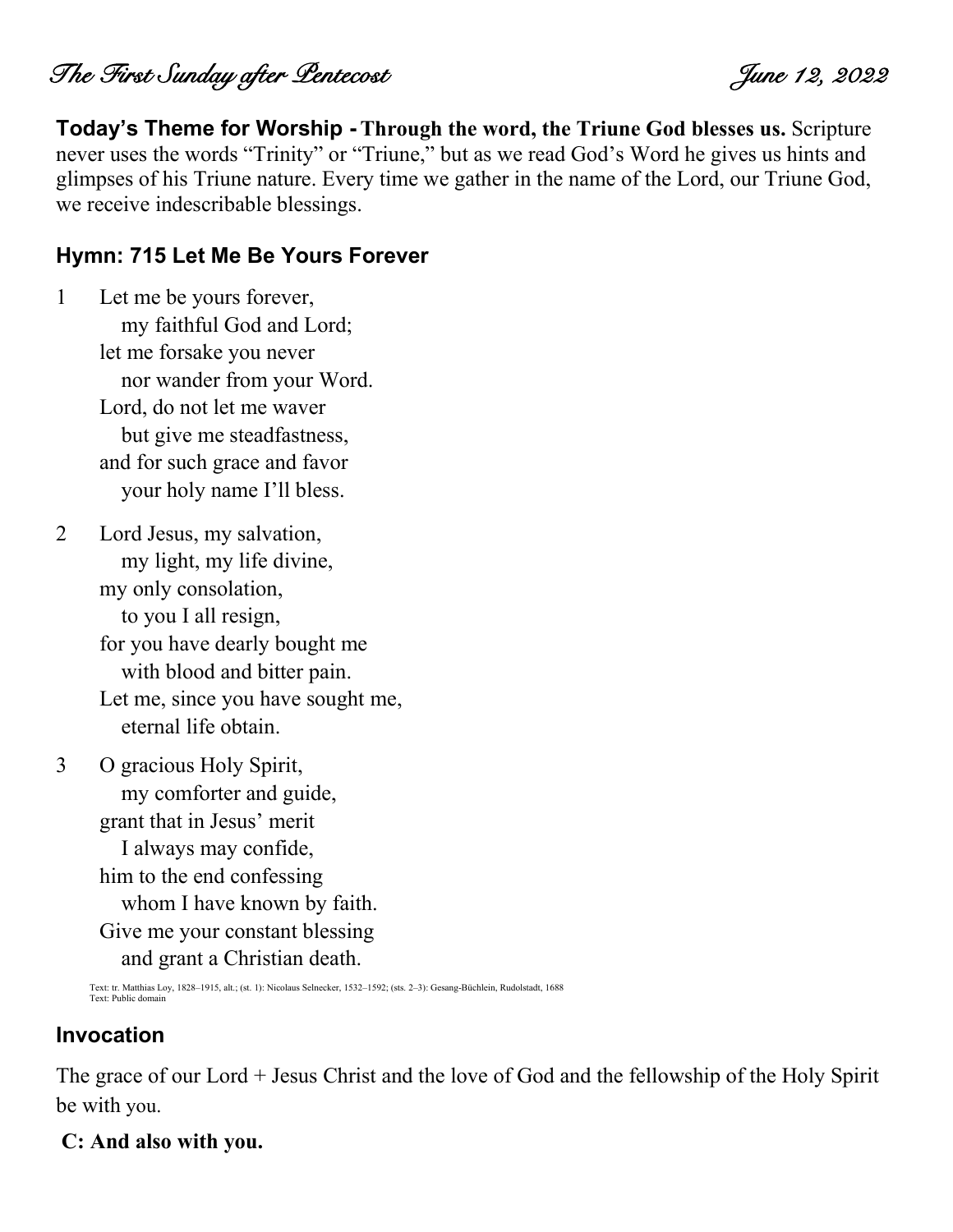# **Confession**

- M: We have come into the presence of God, who created us to love and serve him as his dear children. But we have disobeyed him and deserve only his wrath and punishment. Therefore, let us confess our sins to him and plead for his mercy.
- **C: Merciful Father in heaven, I am altogether sinful from birth. In countless ways I have sinned against you and do not deserve to be called your child. But trusting in Jesus, my Savior, I pray: have mercy on me according to your unfailing love. Cleanse me from my sin, and take away my guilt.**
- M: God, our heavenly Father, has forgiven all your sins. By the perfect life and innocent death of our Lord Jesus Christ, he has removed your guilt forever. You are his own dear child. May God give you strength to live according to his will.

### **C: Amen.**

M: In the peace of forgiveness, let us praise the Lord.

## **Hymn: 919 Blessed Jesus, at Your Word**

1 Blessèd Jesus, at your Word we are gathered all to hear you. Let our hearts and souls be stirred now to seek and love and fear you, by your teachings, sweet and holy, drawn from earth to love you solely.

- 2 All our knowledge, sense, and sight lie in deepest darkness shrouded till your Spirit breaks our night with the beams of truth unclouded. You alone to God can win us; you must work all good within us.
- 3 Gracious Savior, good and kind, Light from Light, from God proceeding, open now our heart and mind;

 help us by your Spirit's pleading. Hear the cry your Church now raises; hear and bless our prayers and praises.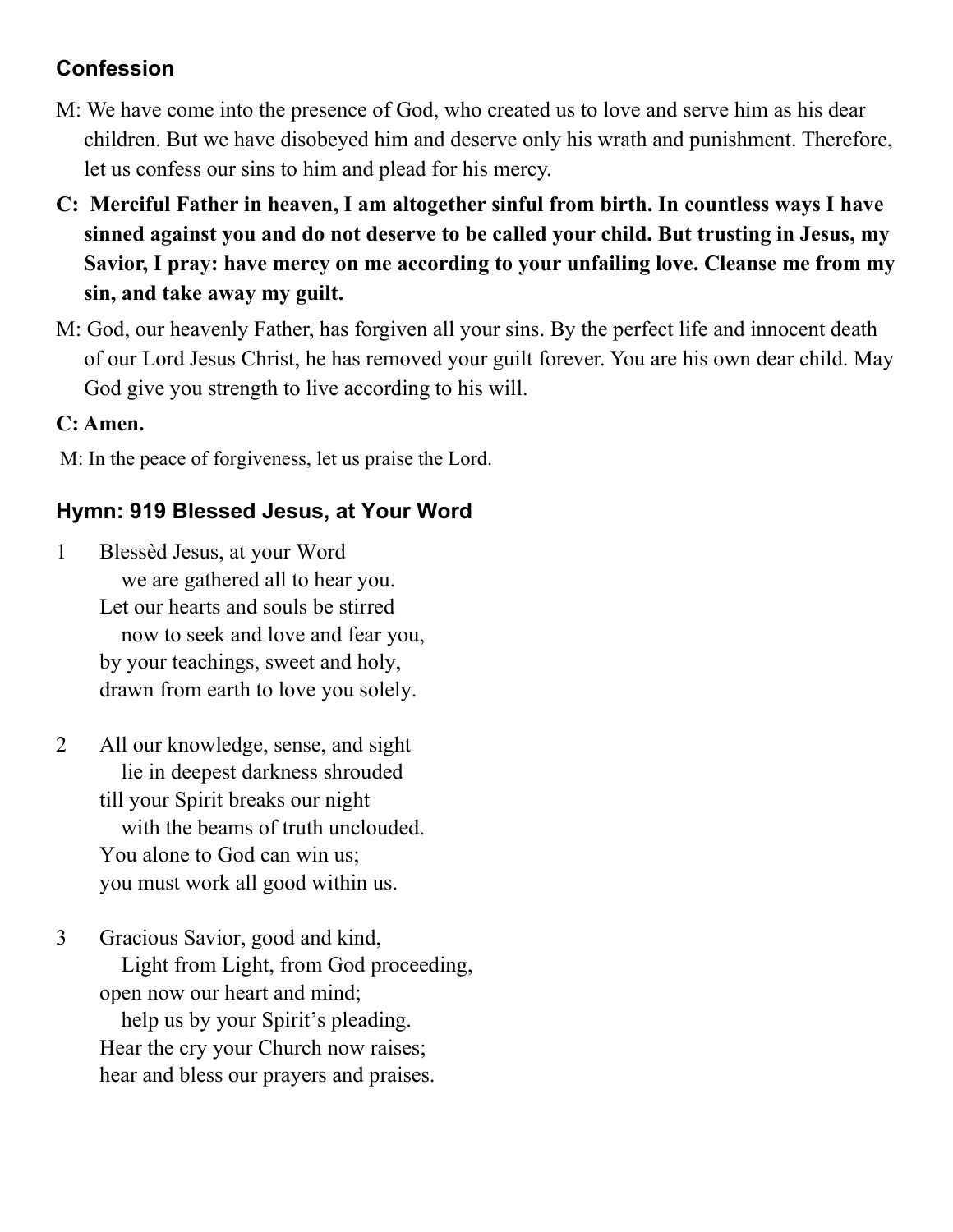4 Father, Son, and Holy Ghost, praise to you and adoration! Grant that we your Word may trust, confident of our salvation, while we here below must wander, till we sing your praises yonder.

Text (sts. 1–3): tr. Catherine Winkworth, 1827–1878, alt.; (sts. 1–3): Tobias Clausnitzer, 1619–1684; (st. 4): tr. unknown, alt.; (st. 4): Geistreiches Gesang-Büchlein, Berlin, 1707 Text: Public domain

# **Prayer of the Day:**

Let us pray.

Almighty God and Father, dwelling in majesty and mystery, filling and renewing all creation by your eternal Spirit, and manifesting your saving grace through our Lord Jesus Christ, in mercy cleanse our hearts and lips that, free from doubt and fear, we may ever worship you, one true, immortal God, with your Son and the Holy Spirit, living and reigning, now and forever. **Amen.**

# **First Reading: Numbers 6:22–27**

<sup>22</sup>The LORD told Moses  $^{23}$  to speak to Aaron and to his sons and to tell them to bless the Israelites with these words:

<sup>24</sup>The LORD bless you and keep you. <sup>25</sup>The LORD make his face shine on you and be gracious to you. <sup>26</sup>The LORD look on you with favor and give you peace. 27 In this way they will put my name on the Israelites, and I will bless them.

# **Hymn: 612 How Great Thou Art**

- 1 O Lord my God, when I in awesome wonder consider all the works thy hand hath made, I see the stars, I hear the mighty thunder, thy pow'r throughout the universe displayed; (Refrain)
- Ref Then sings my soul, my Savior-God, to thee, How great thou art! How great thou art! Then sings my soul, my Savior-God to thee, How great thou art! How great thou art!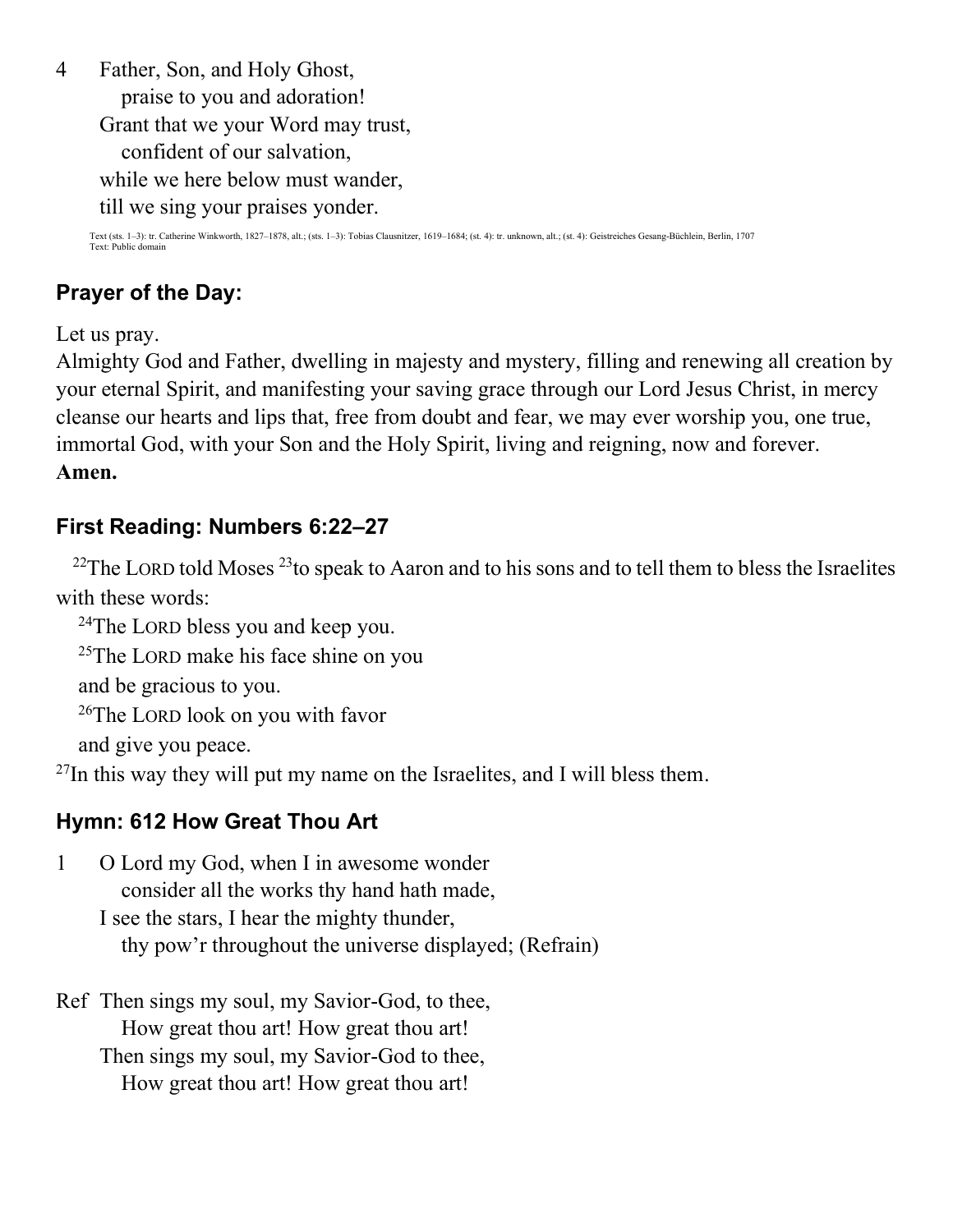- 2 When through the woods and forest glades I wander and hear the birds sing sweetly in the trees; when I look down from lofty mountain grandeur and hear the brook and feel the gentle breeze; (Refrain)
- 3 And when I think that God, his Son not sparing, sent him to die, I scarce can take it in, that on the cross my burden gladly bearing he bled and died to take away my sin; (Refrain)
- 4 When Christ shall come with shout of acclamation and take me home, what joy shall fill my heart! Then I shall bow in humble adoration and there proclaim: "My God, how great thou art!" (Refrain)

Text: Stuart W. K. Hine, 1899–1989 Text: © 1949, 1953 The Stuart Hine Trust, admin. Hope Publishing Co. Used by permission: OneLicense no. 703297

#### **Second Reading: Romans 5:1–5**

Therefore, since we have been justified by faith, we have peace with God through our Lord Jesus Christ. <sup>2</sup>Through him we also have obtained access by faith into this grace in which we stand. And we rejoice confidently on the basis of our hope for the glory of God. <sup>3</sup>Not only this, but we also rejoice confidently in our sufferings, because we know that suffering produces patient endurance, <sup>4</sup>and patient endurance produces tested character, and tested character produces hope. <sup>5</sup>And hope will not put us to shame, because God's love has been poured out into our hearts by the Holy Spirit, who was given to us.

**Verse of the Day:** Alleluia. Holy, holy, holy is the LORD Almighty; the whole earth is full of his glory. Alleluia.

#### **Gospel: John 16:12–15**

<sup>12</sup> I still have many things to tell you, but you cannot bear them now. <sup>13</sup> But when he, the Spirit of truth, comes, he will guide you into all truth. For he will not speak on his own, but whatever he hears he will speak. He will also declare to you what is to come. <sup>14</sup>He will glorify me, because he will take from what is mine and declare it to you. <sup>15</sup>Everything the Father has is mine. This is why I said that he takes from what is mine and will declare it to you.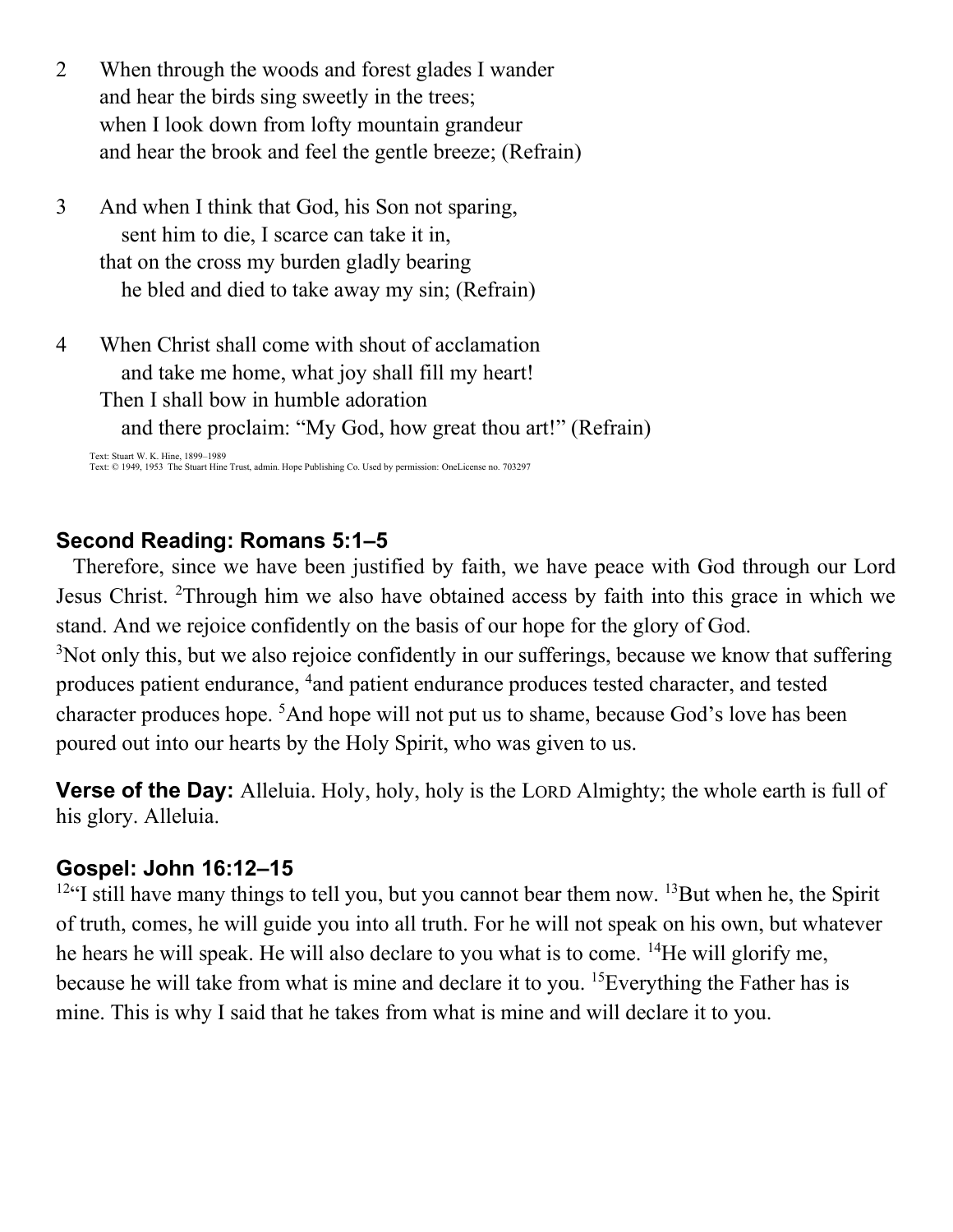# **Hymn of the Day: 586 Come, Holy Ghost, Creator Blest**

- 1 Come, Holy Ghost, Creator blest, and make our hearts your place of rest; come with your grace and heav'nly aid, and fill the hearts which you have made.
- 2 To you, the Counselor, we cry, to you, the gift of God most high, the fount of life, the fire of love, the soul's anointing from above.
- 3 In you, with graces sevenfold, we God's almighty hand behold while you with tongues of fire proclaim to all the world his holy name.
- 4 Your light to ev'ry thought impart, and shed your love in ev'ry heart; the weakness of our mortal state with deathless might invigorate.
- 5 Drive far away our wily foe, and your abiding peace bestow; with you as our protecting guide, no evil can with us abide.
- 6 Teach us to know the Father, Son, and you, from both, as Three in One that we your name may ever bless and in our lives the truth confess.
- 7 Praise we the Father and the Son and Holy Spirit, with them One, and may the Son on us bestow the gifts that from the Spirit flow!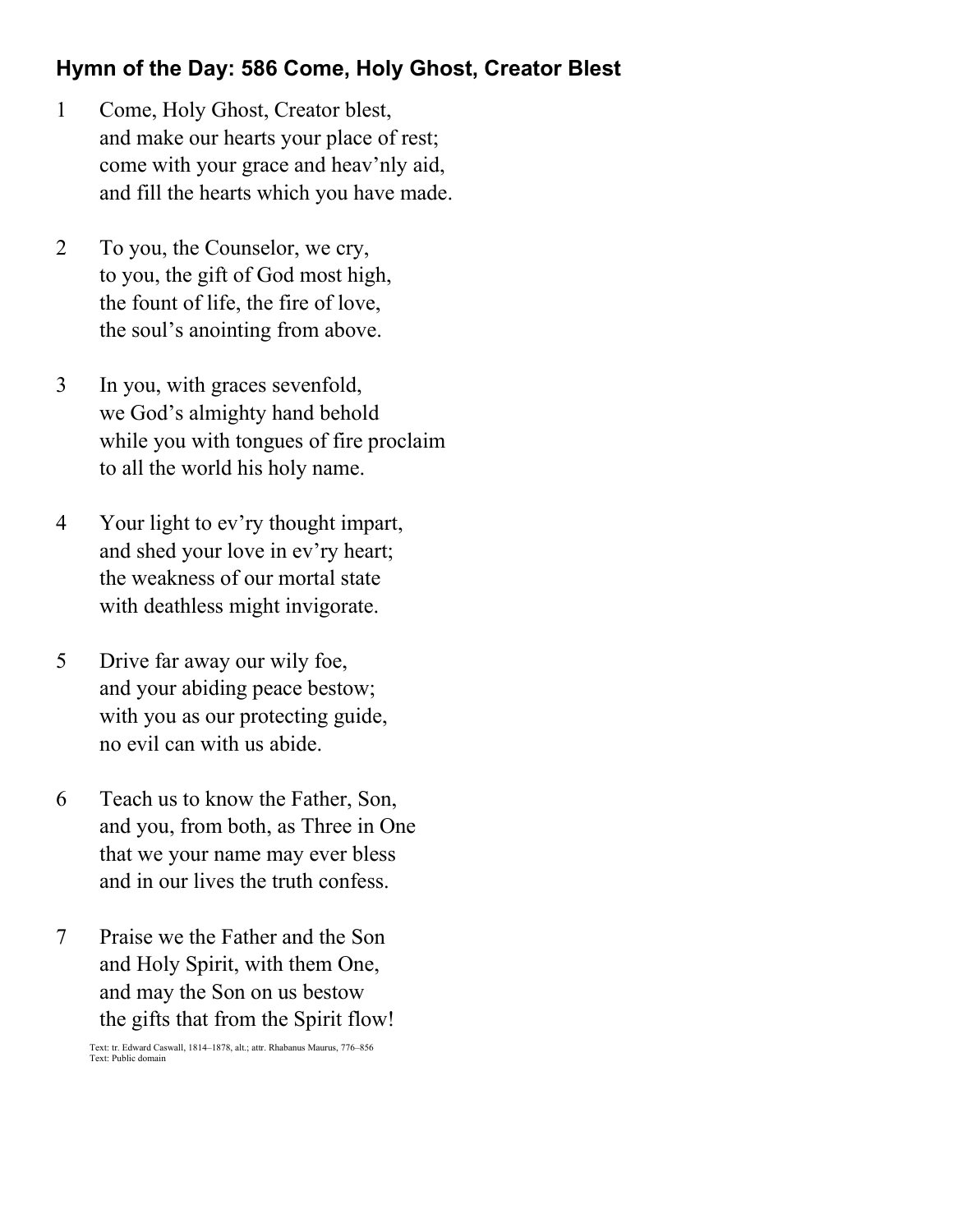## **Sermon**

**Apostles' Creed,** *sung by all to the tune: "Ode to Joy"* I believe in God the Father, Maker of the heav'ns and earth And in Jesus Christ, our Savior, God's own Son, of human birth. Virgin born, the Lord incarnate, Whom the Spirit did conceive; Suffered under Pontius Pilate; He's the God whom I believe.

Crucified, was dead and buried, Down to hell in victory; From the dead he rose the third day; Up to heav'n triumphantly. There at God's right hand he's ruling, By his will the world is led. He will come to judge the nations. Both the living and the dead.

I believe in God the Spirit, In his church, his chosen band. They are joined in sweet communion, Holy in his sight they stand. I believe in sins forgiven; That the dead will rise again; I believe in life eternal. Amen! Amen! Amen!

# **Prayer of the Church**

# **Offering**

You can give your offerings from your smartphone with the new **Vanco Mobile** app, which can be downloaded for free at Google Play or the App Store. You can also give at [holytrinitylutheranwyoming.com](http://holytrinitylutheranwyoming.com/) by clicking the Offerings link at the top of the page. If you have any questions about any of these options, please contact Dave Vogel at [financialsecretary@holytrinity-wels.net](mailto:financialsecretary@holytrinity-wels.net) or 616-808-6320.



# **Lord's Prayer** *(sung)*

**Our Father in heaven, hallowed be your name, your kingdom come, your will be done on earth as in heaven. Give us today our daily bread. Forgive us our sins, as we forgive those who sin against us.**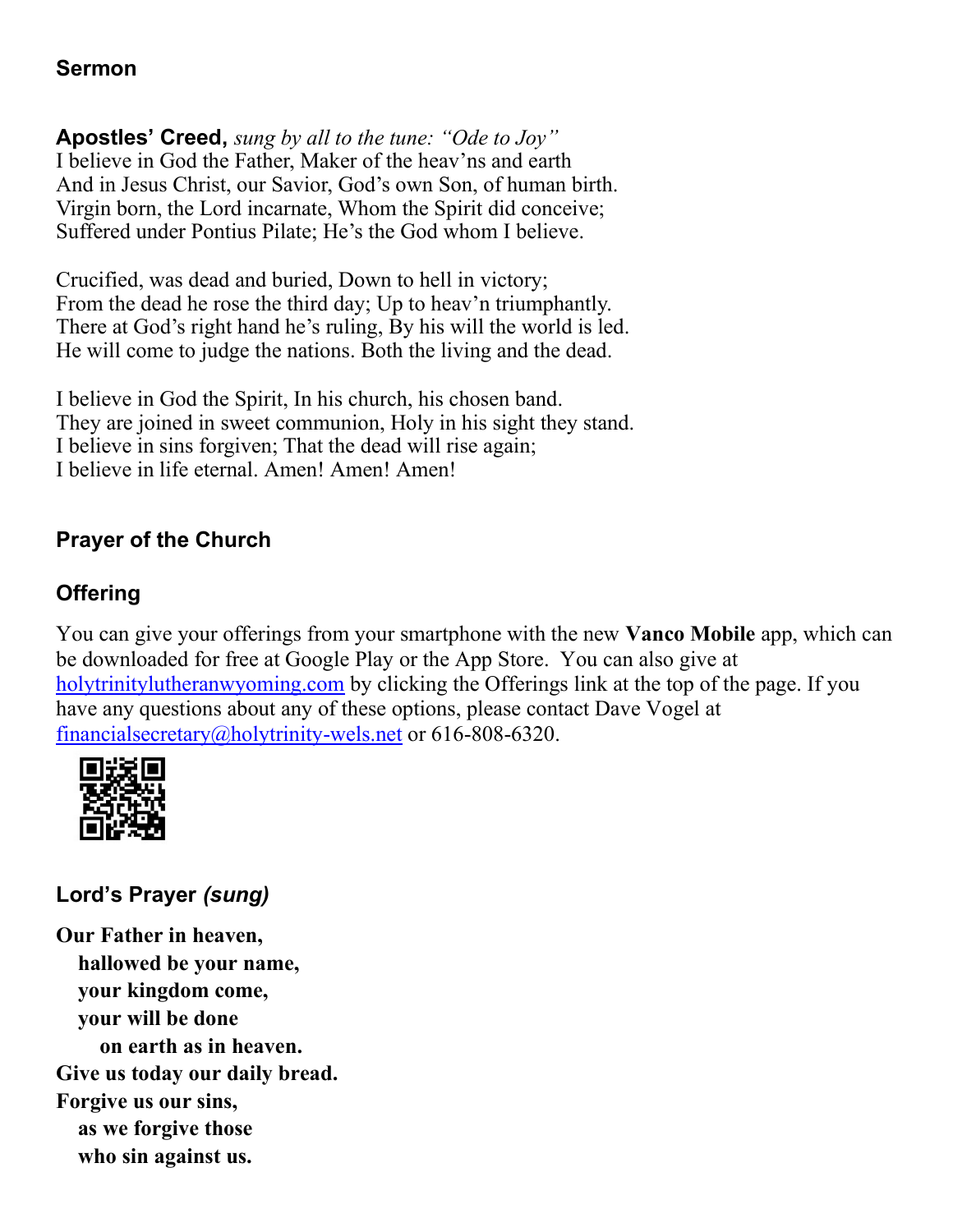**Lead us not into temptation, but deliver us from evil. For the kingdom, the power, and the glory are yours now and forever. Amen.**

## **Hymn: 483 Holy, Holy, Holy! Lord God Almighty**

- 1 Holy, holy, holy! Lord God Almighty! Early in the morning our song shall rise to thee. Holy, holy, holy, merciful and mighty! God in three persons, blessèd Trinity!
- 2 Holy, holy, holy! All the saints adore thee, casting down their golden crowns around the glassy sea; cherubim and seraphim falling down before thee, which wert and art and evermore shalt be.
- 3 Holy, holy, holy! Though the darkness hide thee, though the eye of sinful man thy glory may not see, only thou art holy; there is none beside thee, perfect in pow'r, in love, and purity.
- 4 Holy, holy, holy! Lord God Almighty! All thy works shall praise thy name in earth and sky and sea. Holy, holy, holy, merciful and mighty! God in three persons, blessèd Trinity!

Text: Reginald Heber, 1783–1826, alt. Text: Public domain

# **Prayer**

- . Father, we love you; we worship and adore you, Glorify your name in all the earth. Glorify your name, glorify your name, glorify your name in all the earth.
- 2. Jesus, we love you; we worship and adore you, Glorify your name in all the earth. Glorify your name, glorify your name, glorify your name in all the earth.
- 3. Spirit, we love you; we worship and adore you, Glorify your name in all the earth. Glorify your name, glorify your name, glorify your name in all the earth.
- 4. (*congregation hums the tune while the pastor speaks the benediction through the first two lines, then sings:*

Glorify your name, glorify your name, glorify your name in all the earth.

## **Blessing Glorify Your Name**